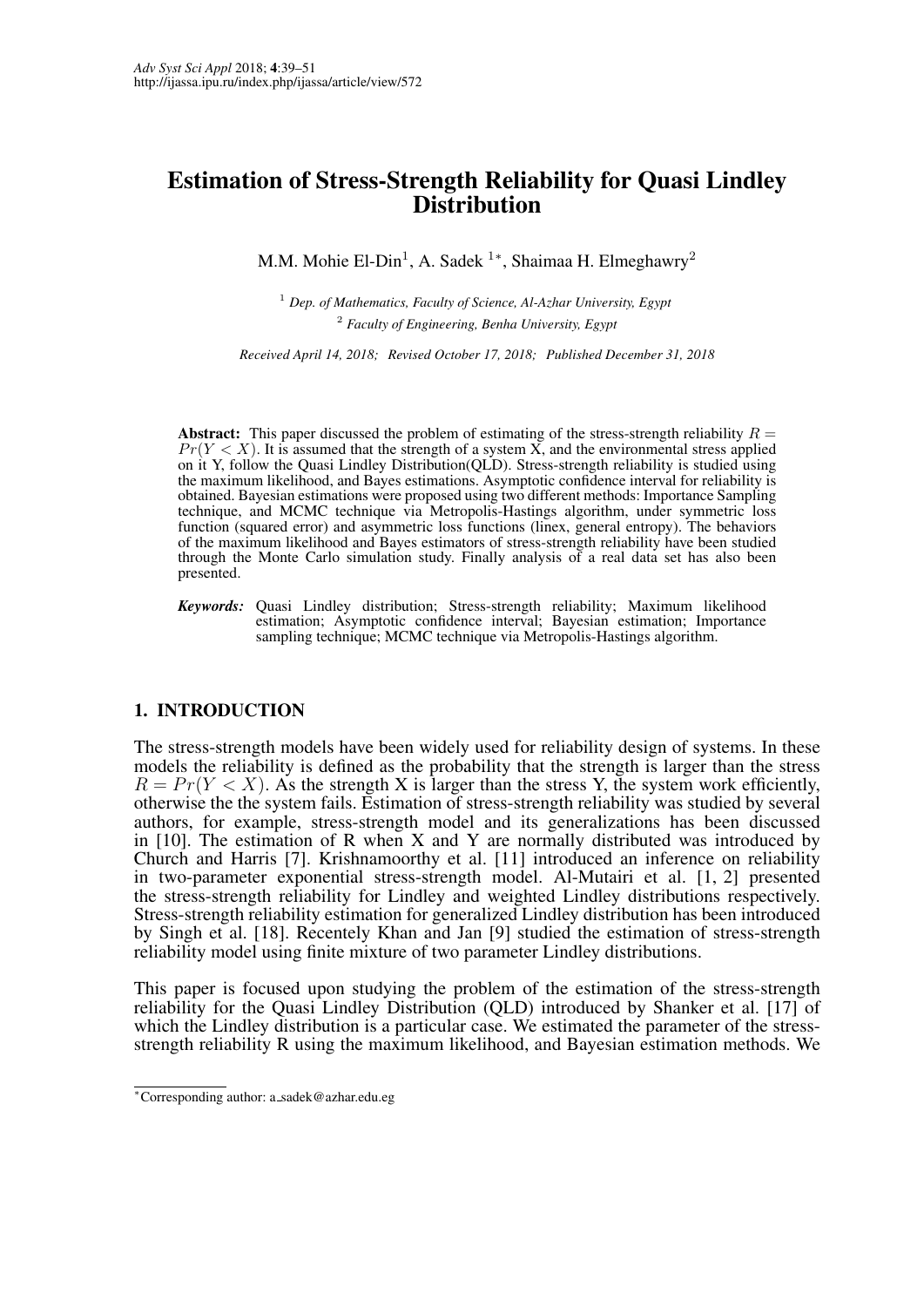construct the asymptotic confidence interval of R based on the asymptotic distribution of the MLE of R. In Bayesian estimation we introduced two sampling methods (importance sampling and MCMC).

The OLD has the following probability density function (PDF):

$$
f(x) = \frac{\theta}{\alpha + 1} (\alpha + \theta x) e^{-\theta x}, \qquad (1.1)
$$

and the following cumulative distribution function (CDF):

$$
F(x) = 1 - \left[\frac{(1 + \alpha + \theta x)}{\alpha + 1} e^{-\theta x}\right],
$$
\n(1.2)

where;

$$
x > 0, \theta > 0, \alpha > -1.
$$

This paper is organized as follows. In Section 2, stress-strength reliability issue is studied to obtain the reliability function of the parameters of QLD distribution. Maximum likelihood estimation for stress-strength reliability is discussed in Section 3. Asympototic confidence interval of reliability is proposed in section 4. In Section 5, a general procedure for deriving the Bayesian estimator of reliability is introduced, wherein we applied the importance sampling and MCMC techniques to compute the approximation of this estimator. Section 6 presented simulation study to investigate and compare the performance of each method of estimation. Section 7 presented analysis of a real data set for illustrative purposes. Finally, conclusions appear in Section 7.

#### 2. STRESS-STRENGTH RELIABILITY

Assume  $X \sim QLD(\theta_1, \alpha_1)$  and  $Y \sim QLD(\theta_2, \alpha_2)$  are independent random variables with PDF  $f(x)$  and  $g(y)$ , respectively. Then the stress strength reliability can be obtained as:

$$
R = Pr(Y < X).
$$
  
\n
$$
= \int_0^\infty \int_0^x f(x)g(y) \, dy dx.
$$
  
\n
$$
= \int_0^\infty f(x)G(x) \, dx.
$$
  
\n
$$
= \int_0^\infty \frac{\theta_1(\alpha_1 + \theta_1 x)}{\alpha_1 + 1} e^{-\theta_1 x} \left[ 1 - \left[ \frac{(1 + \alpha_2 + \theta_2 x)}{\alpha_2 + 1} e^{-\theta_2 x} \right] \right] dx.
$$
  
\n
$$
= \int_0^\infty \frac{\theta_1(\alpha_1 + \theta_1 x)}{\alpha_1 + 1} e^{-\theta_1 x} - \int_0^\infty \frac{\theta_1(\alpha_1 + \theta_1 x)(1 + \alpha_2 + \theta_2 x)}{(\alpha_1 + 1)(\alpha_2 + 1)} e^{-(\theta_1 + \theta_2)x}
$$
  
\n
$$
= 1 - \frac{\theta_1 (2\theta_1 \theta_2 + (\theta_1 + \theta_2) (\alpha_2 \theta_1 + \alpha_1 \theta_2 + \theta_1) + \alpha_1 (\alpha_2 + 1) (\theta_1 + \theta_2)^2)}{(\alpha_1 + 1)(\alpha_2 + 1)(\theta_1 + \theta_2)^3}.
$$
 (2.3)

From Eq.(2.3), we noticed that R is a function of parameters  $\Theta = (\theta_1, \alpha_1, \theta_2, \alpha_2)$ . Therefore, for maximum likelihood estimate (MLE) of  $\overline{R}$  we need to obtain the MLEs of these parameters.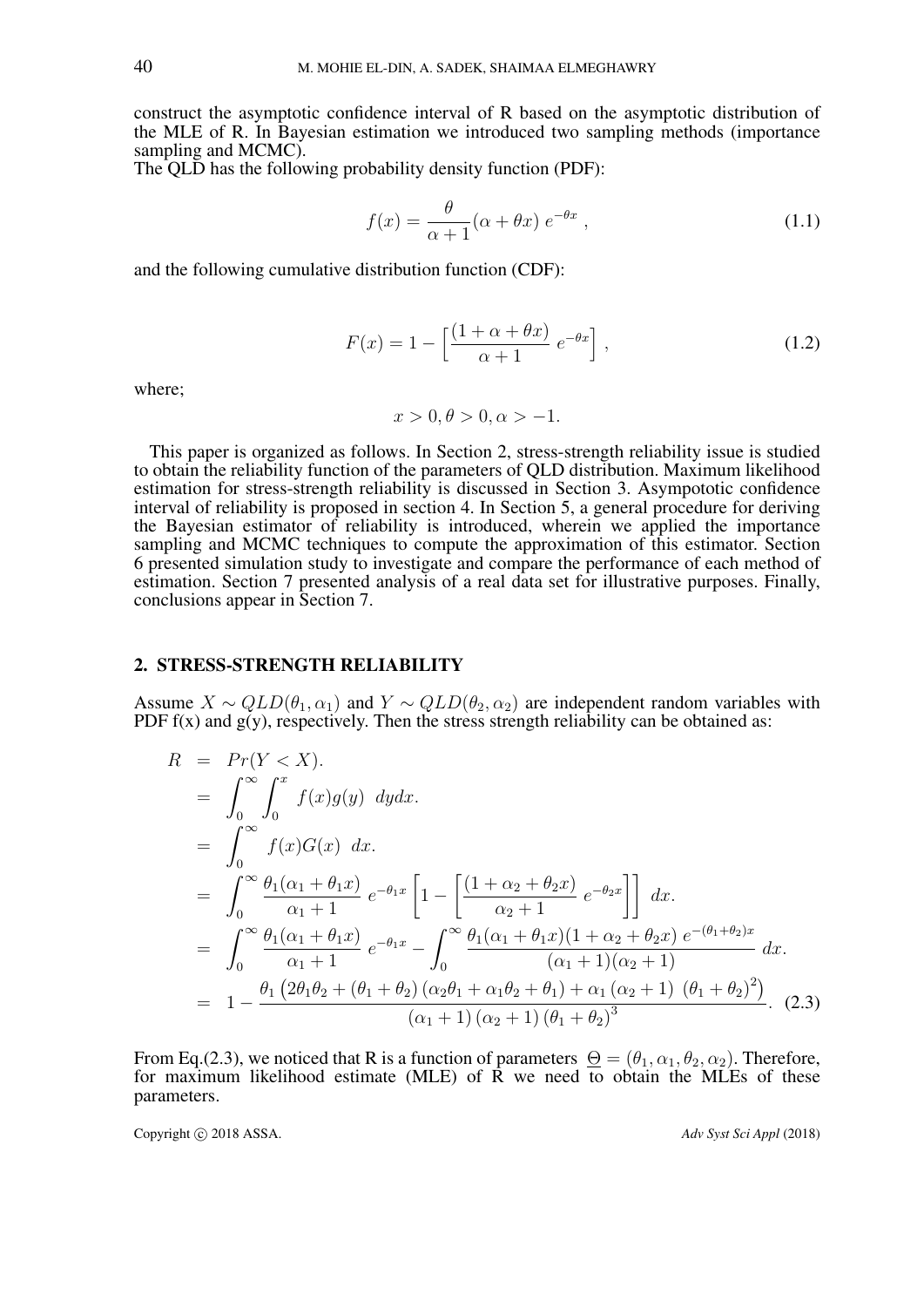## 3. MAXIMUM LIKELIHOOD ESTIMATION FOR RELIABILITY

Suppose that  $x_1, x_2, \dots, x_n$  is random sample from  $QLD(\theta_1, \alpha_1)$ , and  $y_1, y_2, \dots, y_m$  is random sample from  $QLD(\theta_2, \alpha_2)$ , then the log likelihood function can be written as:

$$
log L(x, y; \underline{\Theta}) = n log (\theta_1) + m log (\theta_2) - n log (\alpha_1 + 1) - m log (\alpha_2 + 1)
$$
  

$$
- \theta_1 \sum_{i=1}^{n} x_i - \theta_2 \sum_{j=1}^{m} y_j + \sum_{i=1}^{n} log (\alpha_1 + \theta_1 x_i) + \sum_{j=1}^{m} log (\alpha_2 + \theta_2 y_j).
$$
(3.4)

The MLE of  $\Theta = (\theta_1, \alpha_1, \theta_2, \alpha_2)$  can be obtained as a solution of the following equations:

$$
\frac{\partial L}{\partial \theta_1} = \frac{n}{\theta_1} - \sum_{i=1}^n x_i + \sum_{i=1}^n \frac{x_i}{\alpha_1 + \theta_1 x_i} = 0,
$$
  

$$
\frac{\partial L}{\partial \theta_2} = \frac{m}{\theta_2} - \sum_{j=1}^m y_j + \sum_{j=1}^m \frac{y_j}{\alpha_2 + \theta_2 y_j} = 0,
$$
  

$$
\frac{\partial L}{\partial \alpha_1} = -\frac{n}{\alpha_1 + 1} + \sum_{i=1}^n \frac{1}{\alpha_1 + \theta_1 x_i} = 0,
$$

and

$$
\frac{\partial L}{\partial \alpha_2} = -\frac{m}{\alpha_2 + 1} + \sum_{j=1}^m \frac{1}{\alpha_2 + \theta_2 y_j} = 0.
$$

Solving these equations numerically using an iterative process as Newton Raphson to get  $\hat{\theta}_1, \hat{\alpha}_1, \hat{\theta}_2, \hat{\alpha}_2$ , then the MLE of R can be obtained as following:

$$
\hat{R} = 1 - \frac{\hat{\theta}_1 \left(2\hat{\theta}_1 \hat{\theta}_2 + \left(\hat{\theta}_1 + \hat{\theta}_2\right) \left(\hat{\alpha}_2 \hat{\theta}_1 + \hat{\alpha}_1 \hat{\theta}_2 + \hat{\theta}_1\right) + \hat{\alpha}_1 \left(\hat{\alpha}_2 + 1\right) \left(\hat{\theta}_1 + \hat{\theta}_2\right)^2\right)}{\left(\hat{\alpha}_1 + 1\right) \left(\hat{\alpha}_2 + 1\right) \left(\hat{\theta}_1 + \hat{\theta}_2\right)^3}.
$$
 (3.5)

## 4. ASYMPTOTIC CONFIDENCE INTERVAL OF R

The asymptotic variance-covariance matrix of all parameters can be approximated by the inverse of observed information matrix, and then derive the asymptotic distribution of  $\hat{R}$ . Based on the asymptotic distribution of  $\hat{R}$ , we obtain the asymptotic confidence interval of R. The Fisher information matrix of  $\Theta = (\theta_1, \alpha_1, \theta_2, \alpha_2)$  is given as:

$$
I(\Theta) = -\begin{pmatrix} E(\frac{\partial^2 L}{\partial \theta_1^2}) & E(\frac{\partial^2 L}{\partial \theta_1 \partial \alpha_1}) & E(\frac{\partial^2 L}{\partial \theta_1 \partial \theta_2}) & E(\frac{\partial^2 L}{\partial \theta_1 \partial \alpha_2}) \\ E(\frac{\partial^2 L}{\partial \alpha_1 \partial \theta_1}) & E(\frac{\partial^2 L}{\partial \alpha_1^2}) & E(\frac{\partial^2 L}{\partial \alpha_1 \partial \theta_2}) & E(\frac{\partial^2 L}{\partial \alpha_1 \partial \alpha_2}) \\ E(\frac{\partial^2 L}{\partial \theta_2 \partial \theta_1}) & E(\frac{\partial^2 L}{\partial \theta_2 \partial \alpha_1}) & E(\frac{\partial^2 L}{\partial \theta_2^2}) & E(\frac{\partial^2 L}{\partial \theta_2 \partial \alpha_2}) \\ E(\frac{\partial^2 L}{\partial \alpha_2 \partial \theta_1}) & E(\frac{\partial^2 L}{\partial \alpha_2 \partial \alpha_1}) & E(\frac{\partial^2 L}{\partial \alpha_2 \partial \theta_2}) & E(\frac{\partial^2 L}{\partial \alpha_2^2}) \end{pmatrix}.
$$
  
= 
$$
\begin{pmatrix} I_{11} & I_{12} & I_{13} & I_{14} \\ I_{21} & I_{22} & I_{23} & I_{24} \\ I_{31} & I_{32} & I_{33} & I_{34} \\ I_{41} & I_{42} & I_{43} & I_{44} \end{pmatrix}.
$$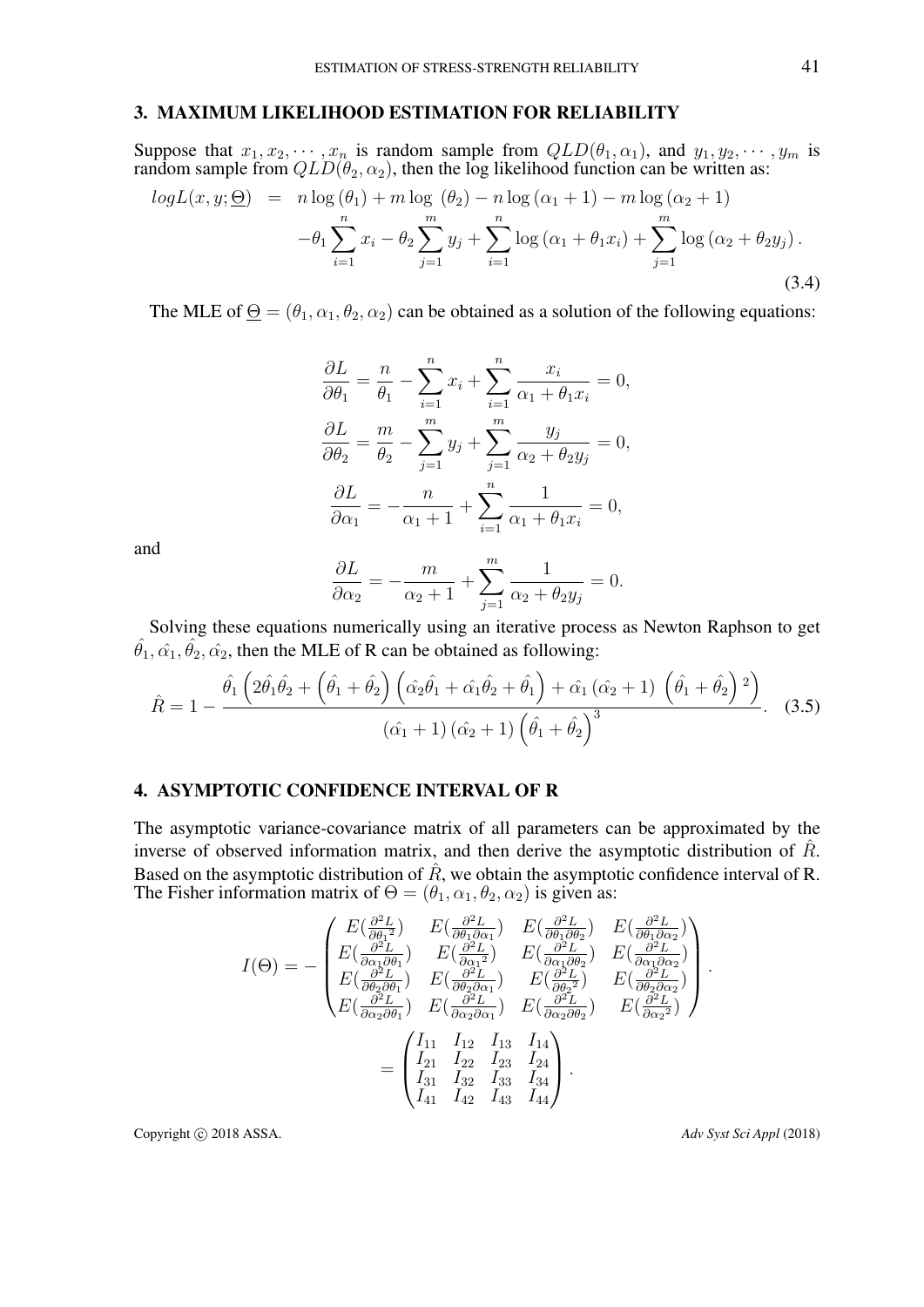Where:

$$
I_{13} = I_{31} = 0; I_{14} = I_{41} = 0,
$$
  
\n
$$
I_{23} = I_{32} = 0; I_{24} = I_{42} = 0,
$$
  
\n
$$
I_{11} = -\frac{n^2}{\theta_1} - \sum_{i=1}^n \frac{x_i^2}{(\alpha_1 + \theta_1 x_i)^2},
$$
  
\n
$$
I_{22} = \sum_{i=1}^n \frac{1}{(\alpha_1 + \theta_1 x_i)^2} - \frac{n}{(\alpha_1 + 1)^2},
$$
  
\n
$$
I_{33} = -\frac{m^2}{\theta_2} - \sum_{j=1}^m \frac{y_j^2}{(\alpha_2 + \theta_2 y_j)^2},
$$
  
\n
$$
I_{44} = \sum_{j=1}^m \frac{1}{(\alpha_2 + \theta_2 y_j)^2} - \frac{m}{(\alpha_2 + 1)^2},
$$
  
\n
$$
I_{12} = I_{21} = \sum_{i=1}^n \frac{x_i}{(\alpha_1 + \theta_1 x_i)^2},
$$

and

$$
I_{34} = I_{43} = -\sum_{j=1}^{m} \frac{y_j}{(\alpha_2 + \theta_2 y_j)^2}.
$$

Using the Central limit theorem, we obtain the following theorem :

Theorem 1: As  $n \to \infty$ ,  $m \to \infty$ ; then

$$
(\sqrt{n}(\hat{\theta}_1 - \theta_1), \sqrt{n}(\hat{\alpha_1} - \alpha_1), \sqrt{m}(\hat{\theta}_2 - \theta_2), \sqrt{m}(\hat{\alpha}_2 - \alpha_2)) \stackrel{d}{\rightarrow} N(0, I^{-1}(\Theta)).
$$

Where  $\stackrel{d}{\rightarrow}$  means converge in distribution, and  $I^{-1}(\Theta)$  is the inverse of the matrix  $I(\Theta)$ .

In order to establish the asymptotic normality of R, we first define:

$$
d(\Theta) = (\frac{\partial R}{\partial \theta_1}, \frac{\partial R}{\partial \alpha_1}, \frac{\partial R}{\partial \theta_2}, \frac{\partial R}{\partial \alpha_2})^T = (d_1, d_2, d_3, d_4)^T,
$$

where T is transpose operation, and

$$
d_1 = -\frac{\theta_1(2\alpha_1(\alpha_2+1)(\theta_1+\theta_2)+\alpha_1\theta_2+(\alpha_2+1)(\theta_1+\theta_2)+\alpha_2\theta_1+\theta_1+2\theta_2)}{(\alpha_1+1)(\alpha_2+1)(\theta_1+\theta_2)^3} + \frac{3\theta_1(\alpha_1(\alpha_2+1)(\theta_1+\theta_2)^2+(\theta_1+\theta_2)(\alpha_1\theta_2+\alpha_2\theta_1+\theta_1)+2\theta_1\theta_2)}{(\alpha_1+1)(\alpha_2+1)(\theta_1+\theta_2)^4} - \frac{\alpha_1(\alpha_2+1)(\theta_1+\theta_2)^2+(\theta_1+\theta_2)(\alpha_1\theta_2+\alpha_2\theta_1+\theta_1)+2\theta_1\theta_2}{(\alpha_1+1)(\alpha_2+1)(\theta_1+\theta_2)^3},
$$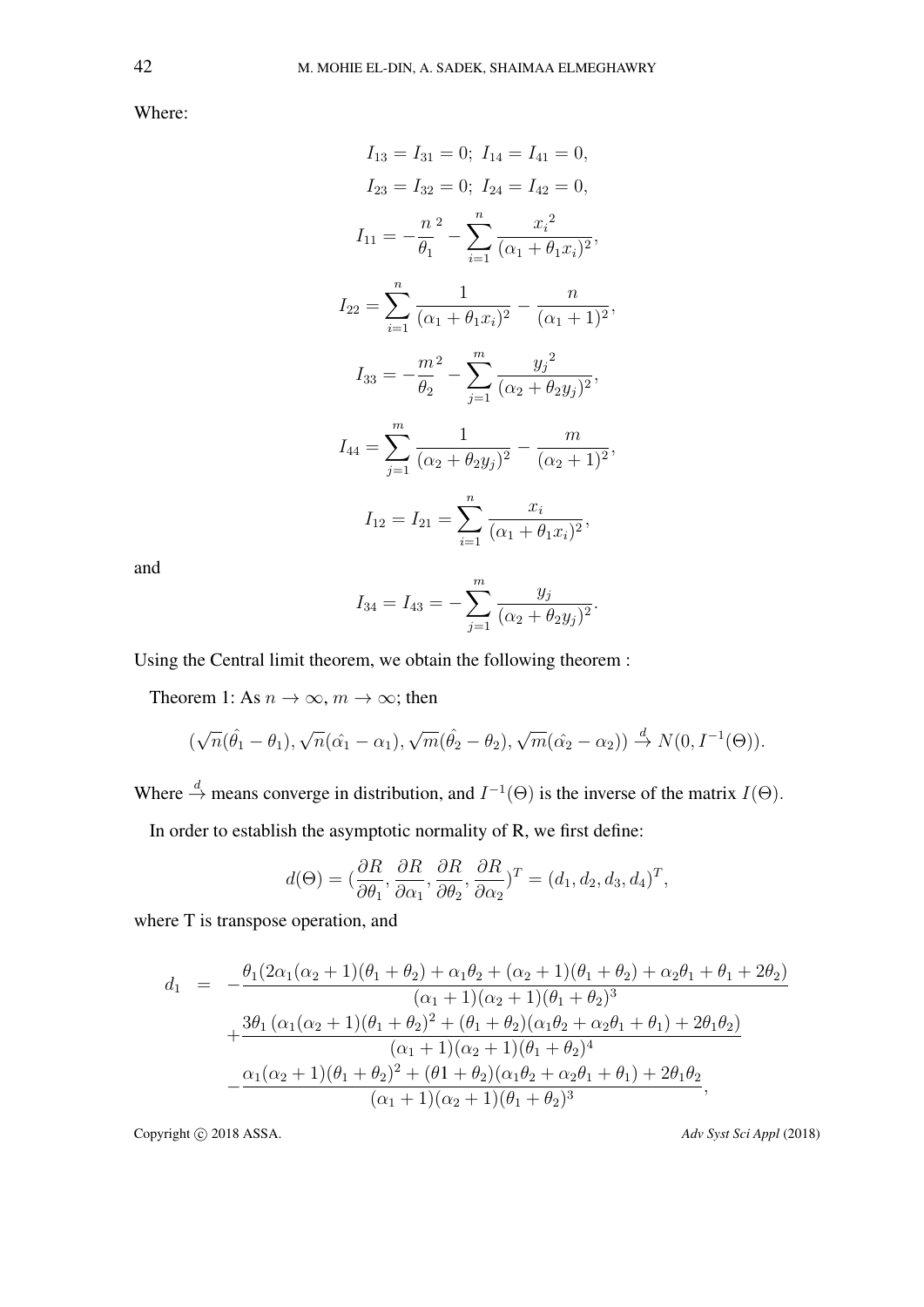$$
d_2 = \frac{\theta_1 (\alpha_1(\alpha_2 + 1)(\theta_1 + \theta_2)^2 + (\theta_1 + \theta_2)(\alpha_1\theta_2 + \alpha_2\theta_1 + \theta_1) + 2\theta_1\theta_2)}{(\alpha_1 + 1)^2(\alpha_2 + 1)(\theta_1 + \theta_2)^3}
$$

$$
-\frac{\theta_1 ((\alpha_2 + 1)(\theta_1 + \theta_2)^2 + \theta_2(\theta_1 + \theta_2))}{(\alpha_1 + 1)(\alpha_2 + 1)(\theta_1 + \theta_2)^3},
$$

$$
d_3 = \frac{3\theta_1(\alpha_1(\alpha_2+1)(\theta_1+\theta_2)^2 + (\theta_1+\theta_2)(\alpha_1\theta_2+\alpha_2\theta_1+\theta_1)+2\theta_1\theta_2)}{(\alpha_1+1)(\alpha_2+1)(\theta_1+\theta_2)^4}
$$

$$
-\frac{\theta_1(2\alpha_1(\alpha_2+1)(\theta_1+\theta_2)+\alpha_1(\theta_1+\theta_2)+\alpha_1\theta_2+\alpha_2\theta_1+3\theta_1)}{(\alpha_1+1)(\alpha_2+1)(\theta_1+\theta_2)^3},
$$

and

$$
d_4 = \frac{\theta_1 (\alpha_1(\alpha_2 + 1)(\theta_1 + \theta_2)^2 + (\theta_1 + \theta_2)(\alpha_1\theta_2 + \alpha_2\theta_1 + \theta_1) + 2\theta_1\theta_2)}{(\alpha_1 + 1)(\alpha_2 + 1)^2(\theta_1 + \theta_2)^3}
$$

$$
-\frac{\theta_1 (\alpha_1(\theta_1 + \theta_2)^2 + \theta_1(\theta_1 + \theta_2))}{(\alpha_1 + 1)(\alpha_2 + 1)(\theta_1 + \theta_2)^3}.
$$

Hence; using Theorem 1, the asymptotic distribution of  $\hat{R}$ , the MLE of R is defined as

$$
\sqrt{n+m}(\hat{R}-R) \stackrel{d}{\to} N(0,B),
$$

where

$$
B = Var(\hat{R})
$$
  
=  $d^T(\Theta)I^{-1}(\Theta)d(\Theta).$  (4.6)

Therefore, using Eq.(4.6), an asymptotic  $100(1 - \alpha)\%$  confidence interval for R can be obtained as:

$$
\hat{R} \pm Z_{\frac{\alpha}{2}} \sqrt{Var(\hat{R})},
$$

where  $Z_{\frac{\alpha}{2}}$  is the upper  $\frac{\alpha}{2}$  precentile of the standard normal distribution.

#### 5. BAYESIAN ESTIMATION

In this section, we provide the Bayes estimate of R where  $\theta_1, \theta_2, \alpha_1, \alpha_2$  are unknown parameters and all of these parameters having independent gamma prior distributions as following:

$$
\pi(\theta_1) \sim Gamma(a_1, b_1),
$$
  
\n
$$
\pi(\theta_2) \sim Gamma(a_2, b_2),
$$
  
\n
$$
\pi(\alpha_1) \sim Gamma(a_3, b_3),
$$
  
\n
$$
\pi(\alpha_2) \sim Gamma(a_4, b_4).
$$

and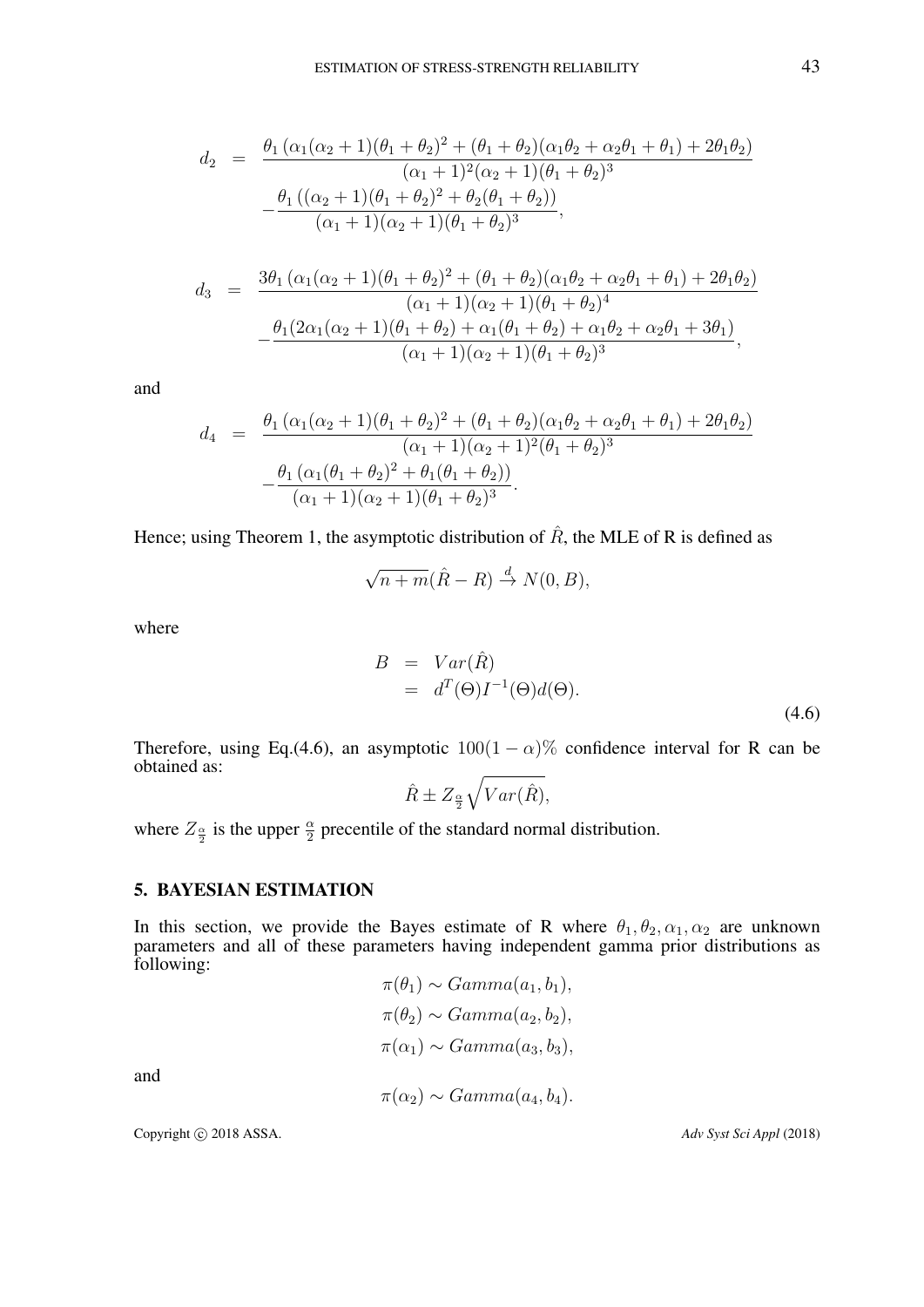The joint posterior PDF is defined as

$$
g(\theta_1, \theta_2, \alpha_1, \alpha_2/data) = \frac{L(x, y/\theta_1, \theta_2, \alpha_1, \alpha_2)\pi(\theta_1)\pi(\theta_2)\pi(\alpha_1)\pi(\alpha_2)}{\int_0^\infty \int_0^\infty \int_0^\infty \int_0^\infty L(x, y/\theta_1, \theta_2, \alpha_1, \alpha_2)\pi(\theta_1)\pi(\theta_2)\pi(\alpha_1)\pi(\alpha_2)d\theta_1 d\theta_2 d\alpha_1 d\alpha_2}.
$$

Then

$$
g(\theta_1, \theta_2, \alpha_1, \alpha_2/data) \propto \frac{\theta_1^n}{(\alpha_1 + 1)^n} \frac{\theta_2^m}{(\alpha_2 + 1)^m} \prod_{i=1}^n (\alpha_1 + \theta_1 x_i) \prod_{j=1}^m (\alpha_2 + \theta_2 y_j) e^{-\theta_1 \sum_{i=1}^n x_i} \times e^{-\theta_2 \sum_{j=1}^m y_j} \theta_1^{a_1 - 1} e^{-b_1 \theta_1} \theta_2^{a_2 - 1} e^{-b_2 \theta_2} \alpha_1^{a_3 - 1} e^{-b_3 \alpha_1} \alpha_2^{a_4 - 1} e^{-b_4 \alpha_2}.
$$
\n(5.7)

## *5.1. Bayes estimators under Symmetric and Asymmetric loss function:*

The Bayes estimate of reliability formula depending on the choice of the loss function. Two different loss functions are used, symmetric and asymmetric loss function. If the amount of loss assigned by a loss function to a positive error is equal to the negative error of the same magnitude, then the loss function is called a symmetric loss function. In most of the studies on estimation and prediction problems, authors prefer to use the squared error loss function which is symmetric in nature. However, the use of the squared error loss function is not appropriate particularly in these cases, where the losses are not symmetric. Thus in order to make the statistical inferences more practical and applicable, we often needs to choose an asymmetric loss function. A number of asymmetric loss functions proposed for use, first is the linex loss function which suggested by Varian [20], and studied by several others including Basu and Ebrahimi [3], Zellner [21]. Second is the general entropy loss function which introduced by Calabria and Pulcini [5]. These asymmetric loss functions are also studied by Braess and Dette [4], Pandey and Rao [14], Parsian and Kirmani [15], Sanku Dey [16] and Soliman [19], who have used these loss function in different estimation and prediction problem.

Then the equation of the Bayes estimate of the reliability is depend on the loss function, here is the general equation for each type:

-The Bayes estimate under the squared error loss function, which is the posterior mean of R, is given by:

$$
\hat{R}_{Se} = \int_0^\infty \int_0^\infty \int_0^\infty \int_0^\infty R g(\theta_1, \theta_2, \alpha_1, \alpha_2 / data) d\theta_1 d\theta_2 d\alpha_1 d\alpha_2.
$$

-The Bayes estimate under the linex loss function is given by:

$$
\hat{R}_{Lx} = \frac{-1}{c} \ln \bigg[ \int_0^\infty \int_0^\infty \int_0^\infty \int_0^\infty e^{-cR} g(\theta_1, \theta_2, \alpha_1, \alpha_2 / data) d\theta_1 d\theta_2 d\alpha_1 d\alpha_2 \bigg],
$$

where c is constant,  $c > 0$ , see [21].

-The Bayes estimate under the general entropy loss function is given by:

$$
\hat{R}_{Ge} = \left[ \int_0^\infty \int_0^\infty \int_0^\infty \int_0^\infty R^{-q} g(\theta_1, \theta_2, \alpha_1, \alpha_2 / data) d\theta_1 d\theta_2 d\alpha_1 d\alpha_2 \right]^{-1/q},
$$

where q is constant,  $q > 0$ , see [5].

It is impossible to compute these integrals analytically. Two approaches can be used to approximate these integrals, namely, Importance Sampling technique and MCMC technique.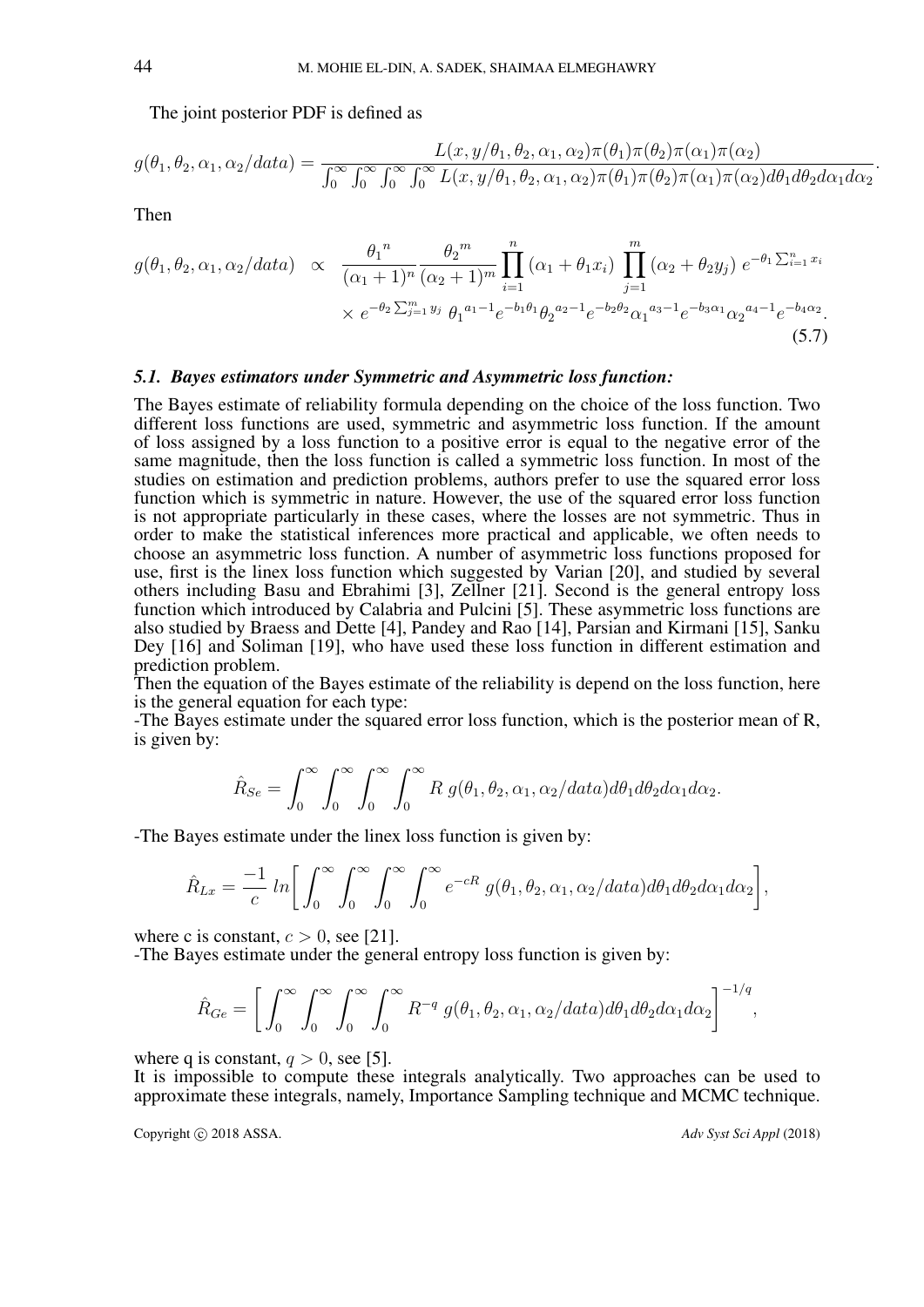#### *5.2. Importance Sampling Technique*

Importance Sampling Technique has suggested by Chen and Shao [6]. In statistics, importance sampling is the name for the general technique of determining the properties of a distribution by drawing samples from another distribution. The focus of importance sampling here is to determine as easily and accurately as possible the properties of the posterior from a representative sample from the second distribution.

Using Importance Sampling Technique, Eq.(5.7) can be written as

 $g(\theta_1, \theta_2, \alpha_1, \alpha_2/data) \propto g_1(\theta_1/data)g_2(\theta_2/data)g_3(\alpha_1/data)g_4(\alpha_2/data)h(\theta_1, \theta_2, \alpha_1, \alpha_2/data),$ where:

$$
g_1(\theta_1/data) \propto Gamma(n+a_1, b_1 + \sum_{i=1}^n x_i),
$$
  
\n
$$
g_2(\theta_2/data) \propto Gamma(m+a_2, b_2 + \sum_{j=1}^m y_j),
$$
  
\n
$$
g_3(\alpha_1/data) \propto Gamma(a_3, b_3),
$$
  
\n
$$
g_4(\alpha_2/data) \propto Gamma(a_4, b_4),
$$

and

$$
h(\theta_1, \theta_2, \alpha_1, \alpha_2 / data) = \frac{\prod_{i=1}^n (\alpha_1 + \theta_1 x_i) \prod_{j=1}^m (\alpha_2 + \theta_2 y_j)}{(\alpha_1 + 1)^n (\alpha_2 + 1)^m}.
$$

As shown, all the above functions from  $g_1(\theta_1/data)$  to  $g_4(\alpha_2/data)$  follow gamma distributions with different parameters, so it is quite simple to generate QLD parameters from them. Assuming that  $a_1, \dots, a_4$  and  $b_1, \dots, b_4$  are known, and assuming initial values for  $\theta_1, \theta_2, \alpha_1, \alpha_2$ , we can use the following Importance Sampling Algorithm:

- Step1: Generate  $\theta_{11}$  from  $g_1(\theta_1/data)$ .
- Step2: Generate  $\theta_{21}$  from  $g_2(\theta_2/data)$ .
- Step3: Generate  $\alpha_{11}$  from  $q_3(\alpha_1/data)$ .
- Step4: Generate  $\alpha_{21}$  from  $g_4(\alpha_2/data)$ .
- Step5: Repeat steps from  $\overline{1}$  to  $\overline{4}$ , N times to obtain the vector  $(\theta_{11}, \theta_{21}, \alpha_{11}, \alpha_{21}), \cdots, (\theta_{1N}, \theta_{2N}, \alpha_{1N}, \alpha_{2N}).$

#### Then

-An approximate Bayes estimate of R under squared error loss function can be obtained as

$$
\tilde{R}_{imp_{Se}} = \frac{\sum_{i=1}^{N} R_i h(\theta_{1i}, \theta_{2i}, \alpha_{1i}, \alpha_{2i}/data)}{\sum_{i=1}^{N} h(\theta_{1i}, \theta_{2i}, \alpha_{1i}, \alpha_{2i}/data)},
$$

- An approximate Bayes estimate of R under linex loss function can be obtained as

$$
\tilde{R}_{imp_{Lx}} = \frac{-1}{c} \log \left[ \frac{\sum_{i=1}^{N} e^{-cR_i} h(\theta_{1i}, \theta_{2i}, \alpha_{1i}, \alpha_{2i}/data)}{\sum_{i=1}^{N} h(\theta_{1i}, \theta_{2i}, \alpha_{1i}, \alpha_{2i}/data)} \right],
$$

-An approximate Bayes estimate of R under general entropy loss function can be obtained as:

$$
\tilde{R}_{imp_{Ge}} = \left[\frac{\sum_{i=1}^{N} R_i^{-q} h(\theta_{1i}, \theta_{2i}, \alpha_{1i}, \alpha_{2i}/data)}{\sum_{i=1}^{N} h(\theta_{1i}, \theta_{2i}, \alpha_{1i}, \alpha_{2i}/data)}\right]^{-1/q},
$$

where  $R_i = R(\theta_{1i}, \theta_{2i}, \alpha_{1i}, \alpha_{2i})$ . as defined in Eq.(2.3), for  $i = 1, \cdots, N$ .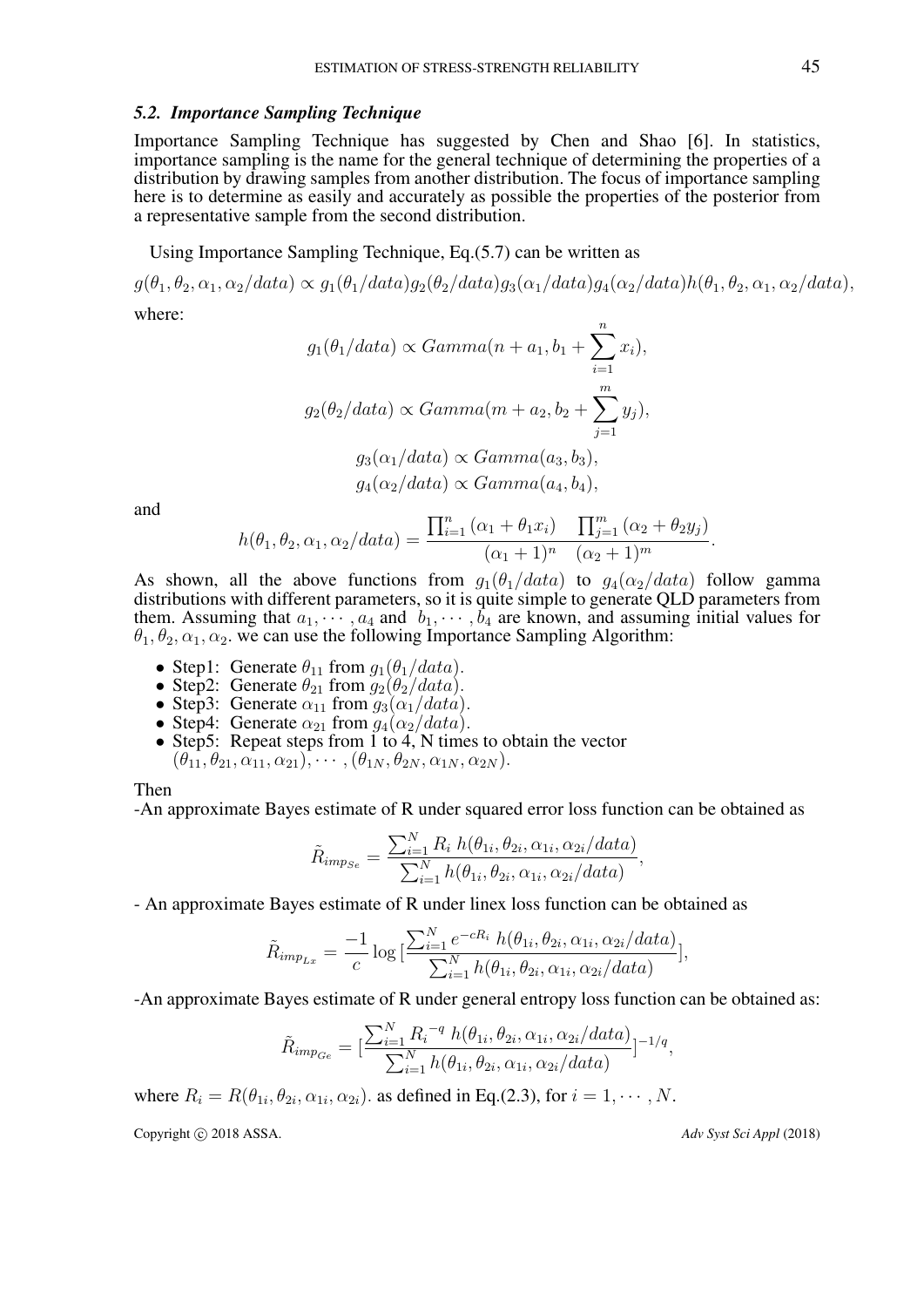#### *5.3. MCMC Technique*

The most general MCMC algorithm is the Metropolis-Hastings (MH) algorithm, which was originally introduced by Metropolis et al. [13], and Hastings [8]. The Metropolis-Hastings (MH) algorithm simulates samples from a probability distribution by making use of the full joint density function and (independent) proposal distributions for each of the variables of interest.

The joint posterior density function of  $\theta_1, \theta_2, \alpha_1$ , and  $\alpha_2$  is given in Eq.(5.7). It is easily seen that the posterior density functions of  $\theta_1, \theta_2, \alpha_1$ , and  $\alpha_2$  are, respectively:

$$
\pi_1(\theta_1/data) \propto Gamma\left(n+a_1, b_1+\sum_{i=1}^n x_i\right),\tag{5.8}
$$

$$
\pi_2(\theta_2/data) \propto Gamma\left(m+a_2, b_2+\sum_{j=1}^m y_j\right),\tag{5.9}
$$

$$
\pi_3(\alpha_1/\theta_1, data) \propto \frac{\alpha_1^{a_3 - 1} e^{-b_3 \alpha_1} \prod_{i=1}^n (\alpha_1 + \theta_1 x_i)}{(\alpha_1 + 1)^n},
$$
\n(5.10)

and

$$
\pi_4(\alpha_2/\theta_2, data) \propto \frac{\alpha_2^{a_4-1} e^{-b_4 \alpha_2} \prod_{j=1}^m (\alpha_2 + \theta_2 y_j)}{(\alpha_2 + 1)^m}.
$$
\n(5.11)

Therefore, easily samples of  $\theta_1$  and  $\theta_2$  can be generated by using Gamma distribution as shown in Eqs.(5.8), and (5.9) respectively. However, the posterior distribution of  $\alpha_1$ ,  $\alpha_2$ cannot be generated from a well known distributions. The Metropolis-Hastings algorithm, can be used to solve this problem, as shown in the following algorithm.

- Step1: Start with initial value of  $\alpha_1, \alpha_2$  such that  $\alpha_1^{(0)} = \hat{\alpha_1}$ , and  $\alpha_2^{(0)} = \hat{\alpha_2}$ .
- Step2: Set  $i = 1$ .
- Step3: Generate  $\theta_1^{(i)}$  from  $\pi_1(\theta_1/data)$ .
- Step4: Generate  $\theta_2^{(i)}$  from  $\pi_2(\theta_2/data)$ .
- Step5: Generate  $\alpha_1^{(i)}$  from  $\pi_3(\alpha_1/\theta_1, data)$  using the Metropolis-Hastings algorithm with the proposal distribution  $q_1$  as following:
	- Generate  $\alpha_1^{(*)}$  from the proposal distribution  $q_1 = N(\alpha_1^{(i-1)}, Var(\alpha_1^{(i-1)})).$
	- Calculate the acceptance probability  $r_1(\alpha_1^{(i-1)}, \alpha_1^{(*)}) = Min[1, \frac{\pi_3(\alpha_1^{(*)}/\theta_1^{(i)}, data)}{\pi_2(\alpha_1^{(i-1)}\theta_1^{(i)}, data)}]$  $\frac{\pi_3(\alpha_1^{(4)})/\theta_1^{(4)},\text{data})}{\pi_3(\alpha_1^{(i-1)}\theta_1^{(i)},\text{data})}\Big].$
	- Generate U from Uniform(0, 1).
	- If  $U \le r_1(\alpha_1^{(i-1)}, \alpha_1^{(*)})$ , accept the proposal distribution and set  $\alpha_1^{(i)} = \alpha_1^{(*)}$ , otherwise set  $\alpha_1^{(i)} = \alpha_1^{(i-1)}$ .
- Step6: Generate  $\alpha_2^{(i)}$  from  $\pi_4(\alpha_2/\theta_2, data)$  using the Metropolis-Hastings algorithm with the proposal distribution  $q_2$  as following: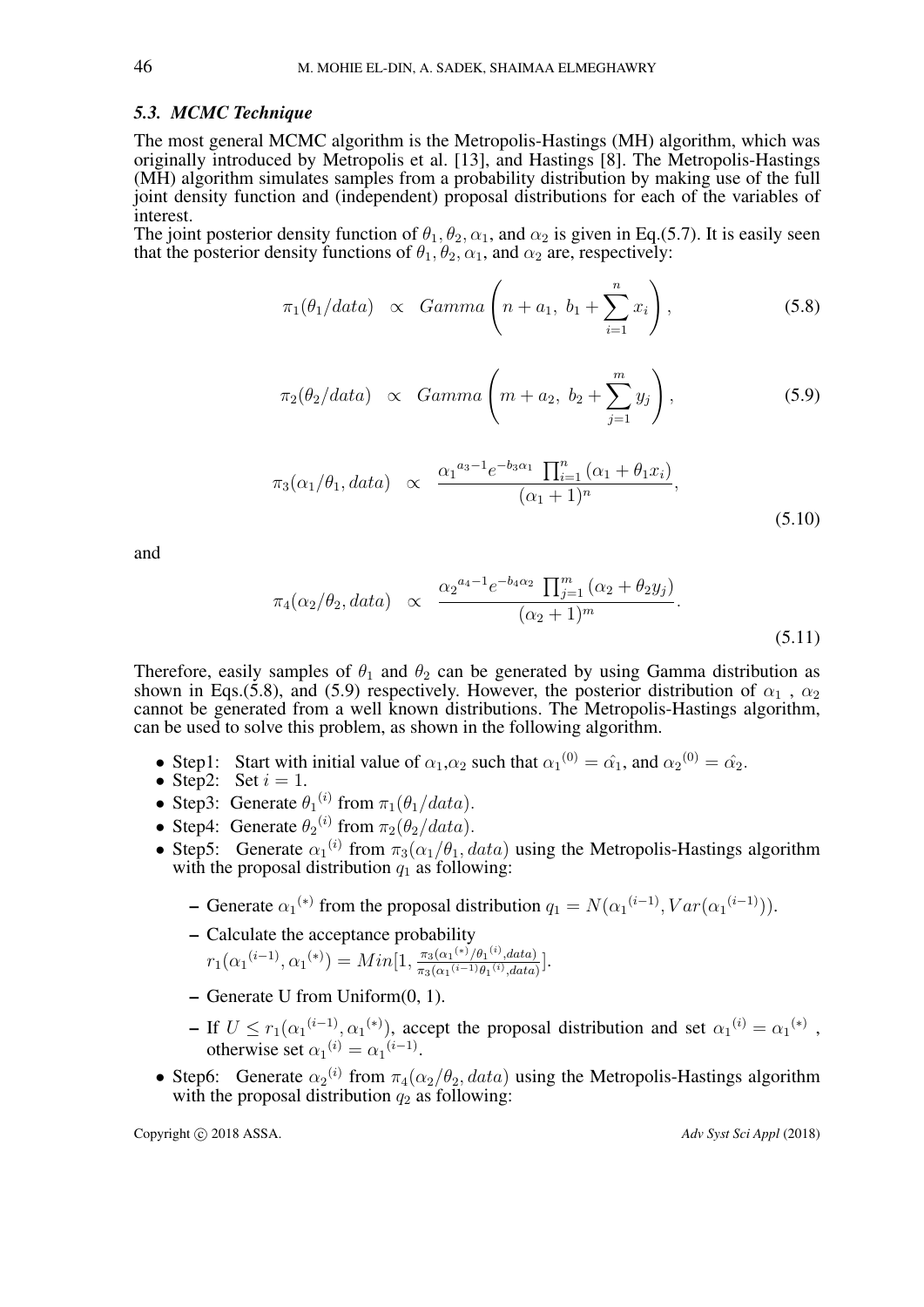- Generate  $\alpha_2^{(*)}$  from the proposal distribution  $q_2 = N(\alpha_2^{(i-1)}, Var(\alpha_2^{(i-1)})).$
- Calculate the acceptance probability  $r_2(\alpha_2^{(i-1)}, \alpha_2^{(*)}) = Min[1, \frac{\pi_4(\alpha_2^{(*)}/\theta_2^{(i)}, data)}{\pi_4(\alpha_2^{(i-1)}\theta_2^{(i)}, data)}]$  $\frac{\pi_4(\alpha_2^{(4)}/\theta_2^{(4)},data)}{\pi_4(\alpha_2^{(i-1)}\theta_2^{(i)},data)}$ .
- $-$  Generate U from Uniform $(0, 1)$ .
- If  $U \le r_2(\alpha_2^{(i-1)}, \alpha_2^{(*)})$ , accept the proposal distribution and set  $\alpha_2^{(i)} = \alpha_2^{(*)}$ , otherwise set  $\alpha_2^{(i)} = \alpha_2^{(i-1)}$ .
- Step7: Compute  $R^{(i)}$  at  $(\theta_1^{(i)}, \theta_2^{(i)}, \alpha_1^{(i)}, \alpha_2^{(i)})$  using Eq.(2.3).
- Step8: Set  $i = i + 1$ .
- Step9: Repeat steps from  $(3 8)$  N times.

Then;

-An approximate Bayes estimate of R under squared error loss function is given as:

$$
\tilde{R}_{MHse} = \frac{1}{N - M} \sum_{i=M+1}^{N} R^{(i)}.
$$

-An approximate Bayes estimate of R under linex loss function is given as:

$$
\tilde{R}_{MH_{Lx}} = \frac{-1}{c} \log \left[ \frac{1}{N-M} \quad \sum_{i=M+1}^{N} e^{-cR^{(i)}} \right].
$$

-An approximate Bayes estimate of R under general entropy loss function is given as:

$$
\tilde{R}_{MH_{Ge}} = \left[ \frac{1}{N - M} \sum_{i=M+1}^{N} (R^{(i)})^{-q} \right]^{-1/q}.
$$

where M is the burn-in units, N is the MCMC samples.

# 6. SIMULATION STUDY

In this section, we mainly present some simulation experiments to see the performance of the mentioned methods for different sample sizes,  $(n, m)$  =  $(10, 10), (20, 20), (30, 30), (50, 50), (70, 70), (100, 100)$ . we simulated 1000 complete samples from quasi lindely distribution with the parameter values;  $\theta_1 = 0.2$ ,  $\theta_2 = 1.5$ ,  $\alpha_1 =$ 2,  $\alpha_2 = 0.8$  with true reliability value is 0.87399. We also compute the 95% confidence intervals of R based on the observed Fisher information matrix. We compared the performances of the MLE and the Bayes estimates in terms of mean squared errors (MSE's). Also two different techniques of Bayesian estimation (Importance, MCMC) are compared for different loss error functions. Bayesian estimation for different loss error functions was proposed with many values of c, q such that;  $c_1 = -3(Lx1)$ ,  $c_2 = 5(Lx2)$ ,  $q_1 = -3$  (Ge1),  $q_2 = 5$  (Ge2).

Bayesian estimation studied under the informative gamma priors. For choosing suitable hyper-parameters, the experimenters can incorporate their prior guess in terms of location and precision for the parameter of interest. The gamma distribution for the priors has  $mean = a/b$ , and  $variance = a/b^2$ . We assume a small value of prior variance (0.01), and take the mean equal to the true value of the parameter of interest. For each parameter prior we solve the two equations of the mean and the variance, we obtain the following values of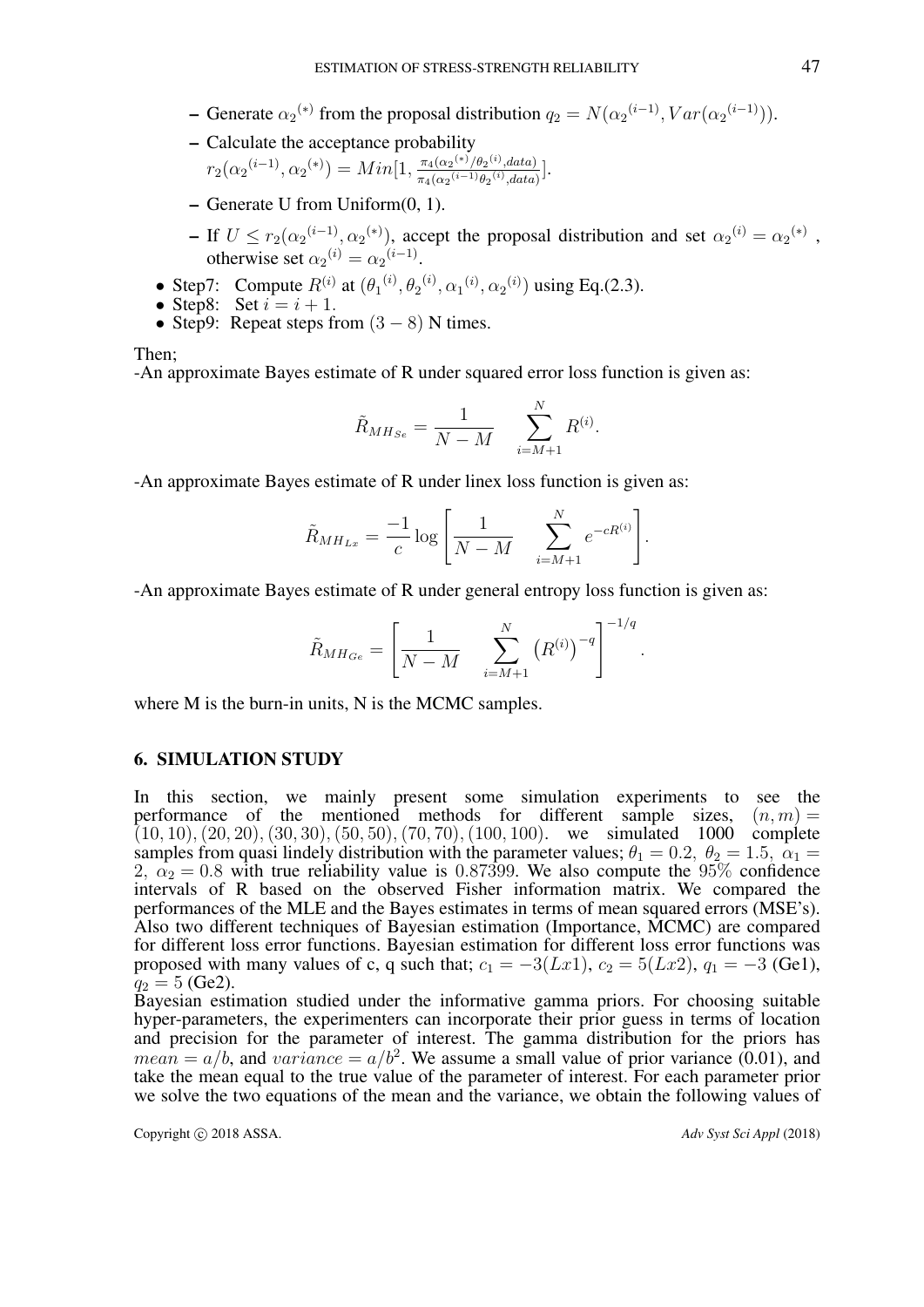hyper-parameters :

 $a_1 = 4, a_2 = 225, a_3 = 400, a_4 = 64, \text{ and } b_1 = 20, b_2 = 150, b_3 = 200, b_4 = 80.$  We also computed the Bayes estimates based on  $11000$  samples and discard the first 1000 values as burn-in.

The maximum likelihood estimator and asymptotic confidence intervals of R for different (n,m) are obtained in Table 6.1. Bayes estimates of R using different techniques under different loss error functions are obtained in Table 6.2.

Therefore, from this study of the simulation results we observed that:

- The performance of the Bayes estimators is better than maximum likelihood for all different sample sizes.
- Mean squared error(MSE's) for all estimation methods decreased as sample size increased.
- As sample size increased, the asymptotic confidence intervals for R are improving, and their lengths are decreasing. That means the estimated reliability becomes in the most accurate interval.
- When the sample size increased, both Bayesian and maximum likelihood results become close to each other.
- For Bayes estimators, importance sampling technique gives less MSE's values, so it is better than MCMC technique for the same priors values, and same number of generated samples.
- General entropy, and linex loss error functions gave less MSE's at specified values of  $c, q$ . As shown Lx2, Ge2 acheived the best results for MCMC, but for importance sampling technique Lx1, Ge1 are the best methods.

| Estimator  | MLE                    | C.I.L    | C.I.U    | C.I. length |
|------------|------------------------|----------|----------|-------------|
| (10,10)    | 0.866095<br>(3.2129)   | 0.734952 | 0.997237 | 0.262       |
| (20,20)    | 0.878225<br>(1.1262)   | 0.787222 | 0.969227 | 0.182       |
| (30, 30)   | 0.874831<br>(0.7609)   | 0.797586 | 0.952077 | 0.155       |
| (50, 50)   | 0.875794<br>(0.459333) | 0.816741 | 0.93706  | 0.120       |
| (70, 70)   | 0.875149<br>(0.3349)   | 0.823703 | 0.926595 | 0.103       |
| (100, 100) | 0.874276<br>(0.1554)   | 0.834959 | 0.919893 | 0.084       |

Table 6.1. Average estimate (mean squared error) for MLE, and average confidence length of the simulated 95% confidence intervals of R. all MSE values are multiplied by  $10^{-3}$ 

## 7. REAL DATA ANALYSIS

In this section we present the analysis of real data, introduced by Singh et al. [18]. The data represent the waiting times (in minutes) before customer service of two banks A and B, respectively. The use of Lindley distribution for the waiting times (bank A) data has been originally discussed by Lindley [12]. Since then, many authors have suggested the data under different set-up for Lindley distribution. We are interested in estimating the stress-strength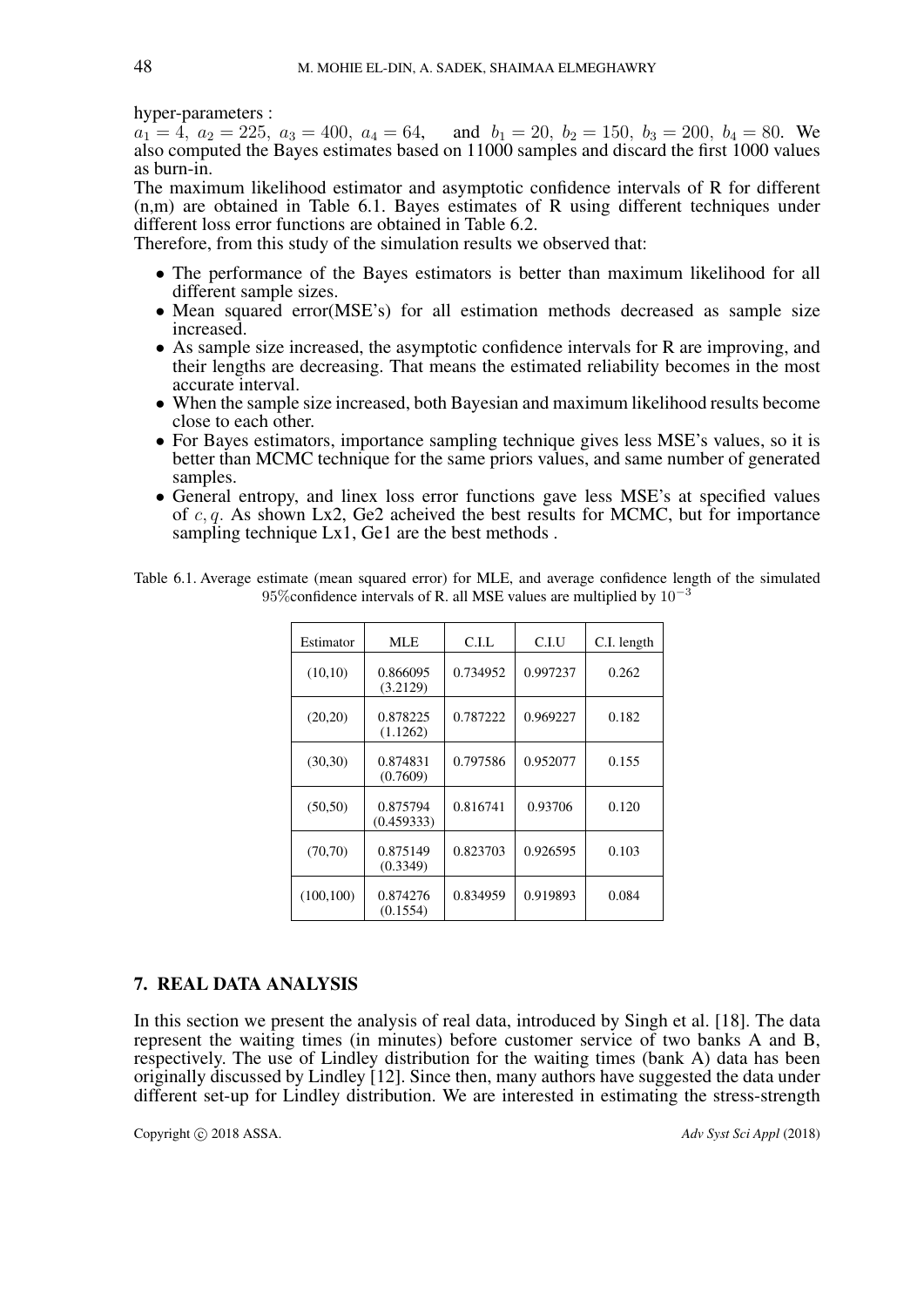| Est.       | <b>Importance Sampling</b> |          |          | <b>MCMC</b> Technique |                 |          |          |          |          |                 |
|------------|----------------------------|----------|----------|-----------------------|-----------------|----------|----------|----------|----------|-----------------|
| (m,n)      | Se                         | Lx1      | Lx2      | Ge1                   | Ge <sub>2</sub> | Se       | Lx1      | Lx2      | Ge1      | Ge <sub>2</sub> |
| (10,10)    | 0.86713                    | 0.86862  | 0.86457  | 0.86829               | 0.86346         | 0.88787  | 0.88908  | 0.88577  | 0.8888   | 0.88494         |
|            | (0.7516)                   | (0.7058) | (0.8421) | (0.7134)              | (0.8934)        | (0.7611) | (0.7748) | (0.7459) | (0.77)   | (0.7477)        |
| (20,20)    | 0.87063                    | 0.87147  | 0.86919  | 0.87128               | 0.86861         | 0.89199  | 0.89268  | 0.89081  | 0.89251  | 0.89038         |
|            | (0.4769)                   | (0.4611) | (0.5075) | (0.4637)              | (0.5239)        | (0.6747) | (0.692)  | (0.6479) | (0.6870) | (0.6403)        |
| (30,30)    | 0.87073                    | 0.87135  | 0.86967  | 0.87121               | 0.86925         | 0.89157  | 0.89208  | 0.89071  | 0.89196  | 0.8904          |
|            | (0.3591)                   | (0.3491) | (0.3784) | (0.3508)              | (0.3883)        | (0.5684) | (0.5822) | (0.5464) | (0.5785) | (0.5396)        |
| (50, 50)   | 0.87168                    | 0.87206  | 0.87104  | 0.87198               | 0.87079         | 0.88997  | 0.89032  | 0.88938  | 0.89023  | 0.88916         |
|            | (0.2536)                   | (0.2486) | (0.2626) | (0.2496)              | (0.2670)        | (0.4366) | (0.4458) | (0.4216) | (0.4433) | (0.4167)        |
| (70, 70)   | 0.873434                   | 0.873697 | 0.872995 | 0.873636              | 0.872827        | 0.88874  | 0.889014 | 0.88828  | 0.888946 | 0.888114        |
|            | (0.2189)                   | (0.217)  | (0.2226) | (0.2173)              | (0.2244)        | (0.3755) | (0.3823) | (0.3645) | (0.3805) | (0.3609)        |
| (100, 100) | 0.875249                   | 0.875418 | 0.874965 | 0.875378              | 0.874857        | 0.885949 | 0.886165 | 0.885586 | 0.886112 | 0.885455        |
|            | (0.1384)                   | (0.1387) | (0.138)  | (0.1386)              | (0.138)         | (0.2432) | (0.2477) | (0.2359) | (0.2465) | (0.2334)        |

Table 6.2. Average estimates(mean squared error ) of R for different Bayes estimators under different error loss functions. all MSE values are multiplied by  $10^{-3}$ 

parameter  $R = P(Y \leq X)$  where X and Y denotes the customer service time in Bank A and B (Data set 1, 2) respectively. The data sets are presented below:

#### Data set 1: X (n=100)

0.8, 0.8, 1.3, 1.5, 1.8, 1.9, 1.9, 2.1, 2.6, 2.7, 2.9, 3.1, 3.2,3.3, 3.5, 3.6,4.0, 4.1, 4.2, 4.2, 4.3, 4.3, 4.4, 4.4, 4.6, 4.7, 4.7, 4.8, 4.9, 4.9, 5.0, 5.3, 5.5, 5.7, 5.7, 6.1, 6.2, 6.2, 6.2, 6.3, 6.7, 6.9, 7.1, 7.1, 7.1, 7.1, 7.4, 7.6, 7.7, 8.0, 8.2, 8.6, 8.6, 8.6, 8.8, 8.8, 8.9, 8.9, 9.5, 9.6, 9.7, 9.8, 10.7, 10.9, 11.0, 11.0, 11.1, 11.2, 11.2, 11.5, 11.9, 12.4, 12.5, 12.9, 13.0, 13.1, 13.3, 13.6, 13.7, 13.9, 14.1, 15.4, 15.4, 17.3, 17.3, 18.1, 18.2, 18.4, 18.9, 19.0, 19.9, 20.6, 21.3, 21.4, 21.9, 23.0, 27.0, 31.6, 33.1, 38.5.

#### Data set 2: Y (m=60)

0.1, 0.2, 0.3, 0.7, 0.9, 1.1, 1.2, 1.8, 1.9, 2.0, 2.2, 2.3, 2.3, 2.3, 2.5, 2.6, 2.7, 2.7, 2.9, 3.1, 3.1, 3.2, 3.4, 3.4, 3.5, 3.9, 4.0, 4.2, 4.5, 4.7, 5.3, 5.6, 5.6, 6.2, 6.3, 6.6, 6.8, 7.3, 7.5, 7.7, 7.7, 8.0, 8.0, 8.5, 8.5, 8.7, 9.5, 10.7, 10.9, 11.0, 12.1, 12.3, 12.8, 12.9, 13.2, 13.7, 14.5, 16.0, 16.5, 28.0.

First,we checked the suitability of Quasi Lindley distribution for the considered real data sets. We, therefore, have provided the Kolmogorov-Smirnov (K-S),Anderson-Darling(A-D) and Cramer-von Mises Statistics to test the goodness-of-fit of above data sets to the Quasi ´ Lindley distribution. The fitting summary has been presented in Table 7.1, which indicates that the QLD fits well to Data Set 1 and Data Set 2.

| $K-S$                                                                | $A-D$         | Cramér-von              |  |
|----------------------------------------------------------------------|---------------|-------------------------|--|
| data set 1.   $0.0654(0.1290)$   $0.0217(3.2033)$   $0.0501(0.4610)$ |               |                         |  |
| data set 2.   $0.9287(0.0677)$                                       | 0.965(0.2597) | $\vert$ 0.9310 (0.0404) |  |

Table 7.3. P-value (Statistic) of different goodness-of-fit tests for data set 1, 2.

Based on the MLEs  $\hat{\theta}_1, \hat{\alpha}_1, \hat{\theta}_2, \hat{\alpha}_2$  the point estimate of R is 0.59 and the 95% confidence interval of R is (0.25, 0.93). For real data sets, the maximum likelihood and Bayes estimates of the stress-strength parameters and reliability are summarized in Table 7.2.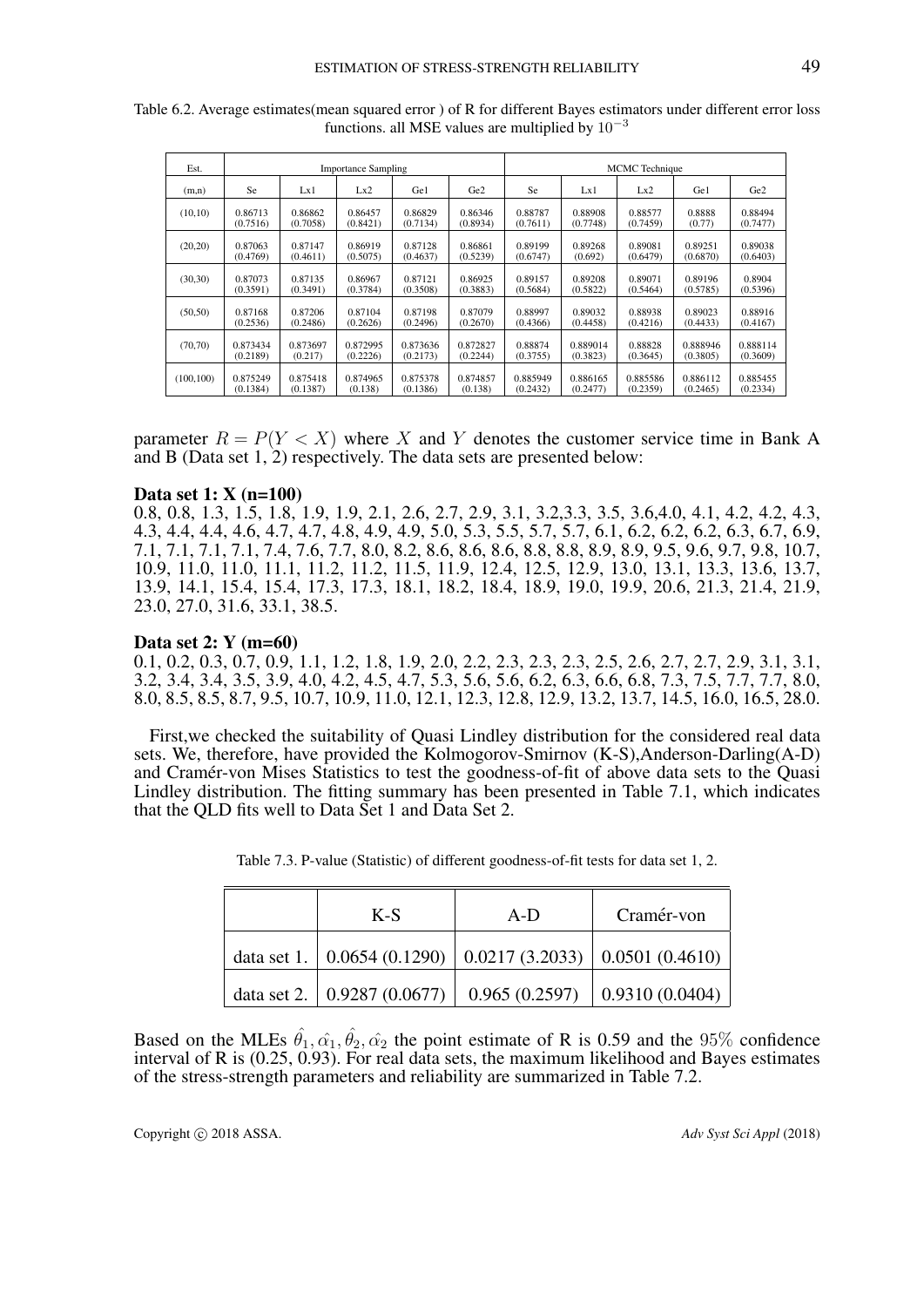| Est.          | $\hat{\theta_1}$ | $\theta_1$ | $\hat{\alpha_1}$ | $\hat{\alpha_2}$ | $\hat{R}$ |
|---------------|------------------|------------|------------------|------------------|-----------|
| MLE           | 0.1              | 0.27       | 84.09            | 0.41             | 0.59      |
| $Bayes_{IMP}$ | 0.13             | 0.59       | 1.44             | 0.66             | 0.81      |
| $Bayes_{MH}$  | 0.1              | 0.54       | 22.13            | 0.69             | 0.77      |

Table 7.4. The MLEs and Bayes estimates of stress-strength parameters and reliability R from real data sets

#### 8. CONCLUSION

In this paper, maximum likelihood and Bayesian estimation methods for stress-strength reliability  $\hat{R}$  were discussed, when  $X$  and  $Y$  both follow a quasi lindley distribution with different parameters. We obtained the 95% confidence intervals of R based on the observed Fisher information matrix. We proposed the Bayesian estimation based on independent gamma priors under different error loss functions(squared, linex, and general entropy). we suggested the Importance sampling, and MCMC techniques to generate samples from the posterior distributions and then compute the Bayes estimates. Simulation study has been introduced to investigate the performance and compare among all mentioned methods. Simulation results suggest that the performance of the Bayes estimator is better than maximum likelihood for all different sample sizes. Also, maximum likelihood method provides very satisfactory results as the sample size increased.

### **REFERENCES**

- 1. Al-Mutairi, D.K., Ghitany, M.E. & Kundu, D. (2013). Inferences on stress-strength reliability from Lindley distributions. *Communications in Statistics-Theory and Methods*, 42, 1443-1463.
- 2. Al-Mutairi, D.K., Ghitany & M.E.,Kundu, D. (2015). Inferences on stress-strength reliability from weigthed Lindley distributions. *Communications in Statistics-Theory and Methods*, 44, 4096-4113.
- 3. Basu, A.P & Ebrahimi, N.(1991). Bayesian Approach to life Testing and Reliability Estimation Using Asymmetric Loss Function. *Jour. Stat. Plann. Infer*, 29, 21-31.
- 4. Braess, D. & Dette, H.(2004). The asymptotic minimax risk for the estimation of constrained binomial and multinomial probabilities. *Sankhyaind.J.statist*.66(4), 707- 732.
- 5. Calabria, R. & Pulcini, G. (1994). An engineering approach to Bayes estimation for the Weibull distribution. *Microelectronic Reliability*, 34 (5),789-802.
- 6. Chen, M.H. & Shao, Q.M. (1999). Monte Carlo estimation of Bayesian credible and HPD intervals. *Journal of Computational and Graphical Statistics*, 8(1), 69-92.
- 7. Church, J.D. & Harris, B. (1970). The estimation of reliability from stress-strength relationships. *Technometrics*, 12, 49-54.
- 8. Hastings, WK. (1970). Monte Carlo sampling methods using Markov chains and their applications. *Biometrika*, 57, 97-109.
- 9. Khan, Adil H. & Jan, T. R. (2015). Estimation of stress-strength reliability model using finite mixture of two parameter Lindley distributions. *Journal of Statistics Applications and Probability*, 4(1), 147-159.